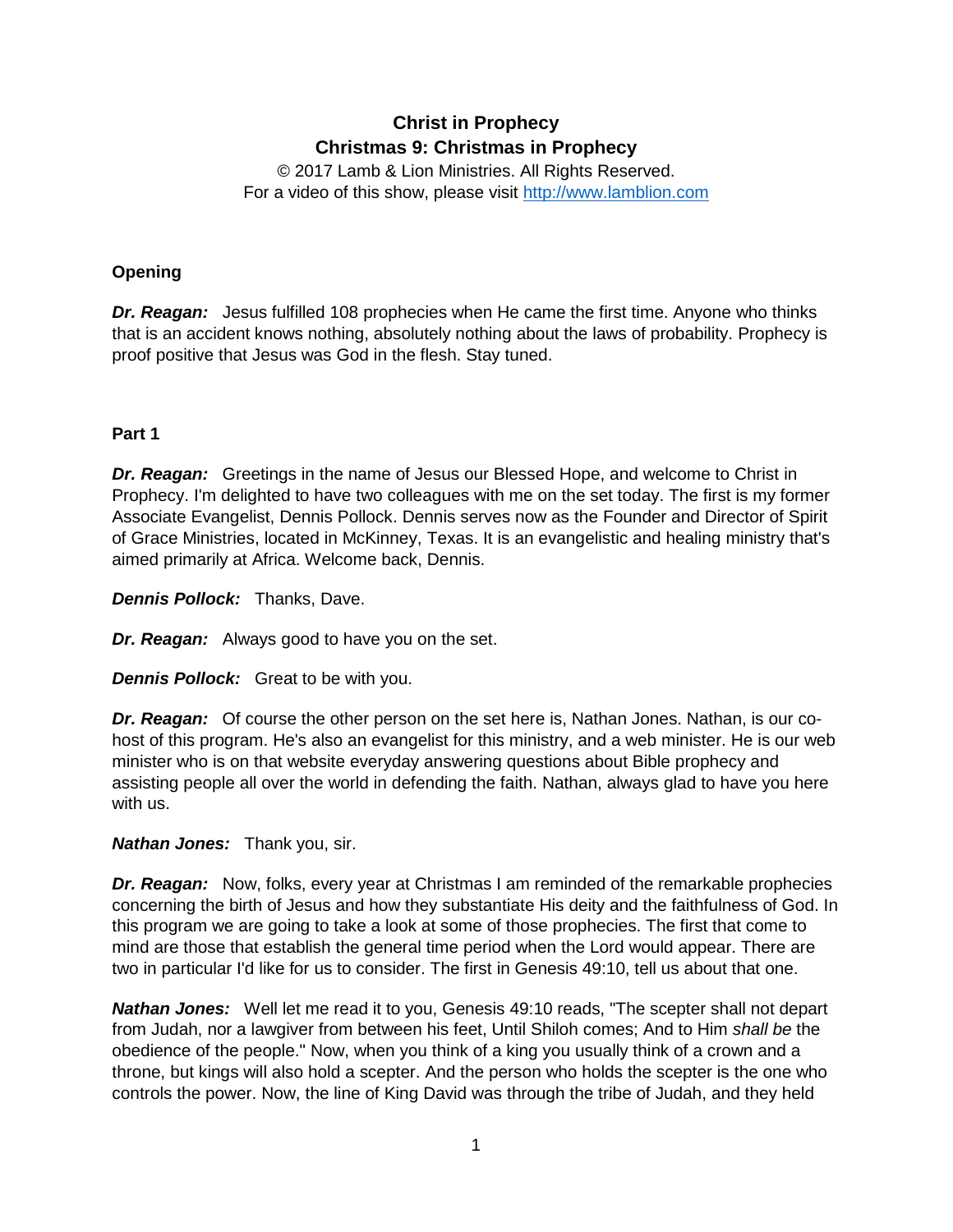the power. Now, this is the power to make laws, it was also the power to do capital punishment against their prisoners. Now, the Jewish people throughout history had the right and power to put to death those that disobeyed their laws, until Shiloh came. Now who is Shiloh? Shiloh is a Messianic term for the Messiah, it is another name for the Messiah. Now, it is interesting when Jesus arrived on the scene up to that point the Sanhedrin still had the power to put people to death. But when the Romans took over they took that power away from the Jewish people and hence when they wanted to crucify Jesus they went to Pontius Pilot to get permission to kill Jesus because they had lost the power; the scepter had been removed from Judah. And that is the exact time Shiloh showed up. Shiloh being Jesus Christ.

*Dr. Reagan:* Ok. Now there is another one that has to do with the general time period of the Messiah and that is one in Daniel, in Daniel chapter 9 I believe it is, the prophecy of the 70 Weeks of Year. Dennis, how does that set the time for the coming of the Messiah?

**Dennis Pollock:** Yeah, it is an amazing prophecy. It is actually one given by the angel Gabriel, and he comes and appears to Daniel while he's doing some intense praying. And declares a number of things, but the thing that we are focusing on here is that after seven, sevens, and sixty-two sevens would be 483 years, if you count it that way, Messiah would be cut off. And so, the Messiah is going to--an amazing prophecy that declares Messiah is going to come, He is going to die which a lot of the Jews couldn't accept. But it tells us the timing. And it says the time would start when there was a command given to rebuild Jerusalem, and rebuild its walls. Well, they've done some complicated figuring but when you start that general time period of when the command was given to rebuild Jerusalem, and you take it 483 years you end up right at the time of Jesus. Right at the time of His death. It's an amazing prophecy. And again He's the only one that could possibly, this could possibly refer to. So, Jesus came, precisely on time.

*Dr. Reagan:* Now, Nathan the world would shout coincidence, coincidence, that's all in the world there is to it. But you know better than that because you have done quite a lot of study of coincidence and probability in Scripture. Tell us a little bit about that.

*Nathan Jones:* Well, it is awfully hard to have a coincidence showing up 483 years when you need to be. But, I'm not a mathematician, but there is a mathematician who's passed away now, his name was Peter Stoner. Brilliant mind, and he could take complicated math and turn it into easy to understand. And he said that there were 108 distinct Messianic prophecies for Jesus Christ. Now, what are the chances of just 8 being fulfilled in the life of one man? So he did all the math and he found out it is 1 in 10 to the 17th power that is a 1 followed by 17 zeroes.

#### *Dennis Pollock:* Wow!

*Dr. Reagan:* That's a big number.

*Nathan Jones:* Now, that is a big number, we can't grasp it.

*Dr. Reagan:* And that is not 108; that is just 8.

**Nathan Jones:** That's just 8 of the 108, right. So he brought it down to where I'm at to explain it. And he said this is what it would be like: he said it would be like taking the entire state of Texas, and it is a big state, and you fill it 2 feet deep with silver dollars. Then you mark one coin,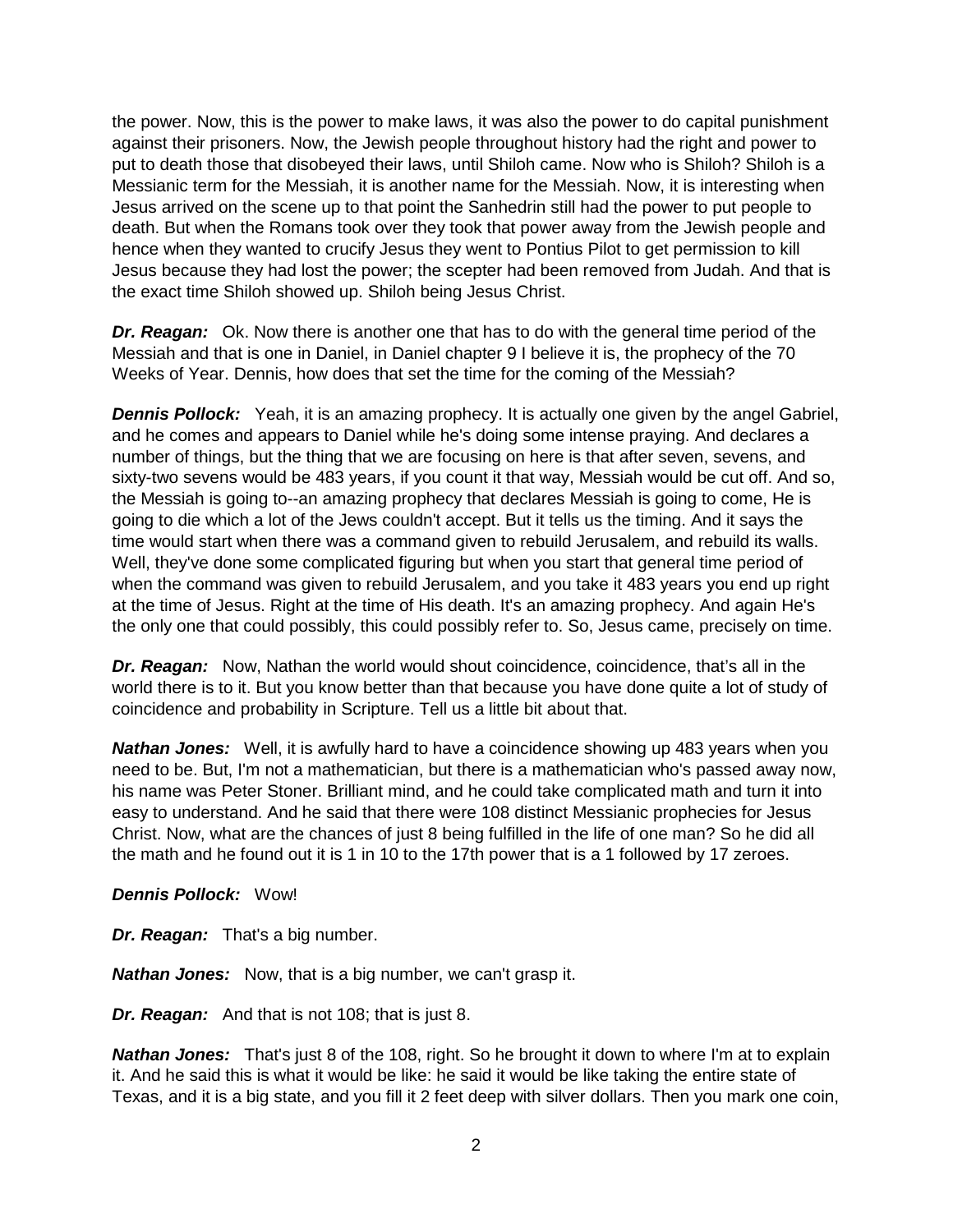and you throw it out an airplane it falls in there, and then you churn it all with bulldozers, and it is totally buried somewhere. You take a blind man, you drop him in there, he reaches down, he picks up, and what is the first coin? That's the one with mark. That is 1 in 10 to the 17th power. Impossible! It would have to be divine for that to happen. And it was, it was Jesus Christ.

*Dr. Reagan:* So, were not talking about coincidence here.

*Nathan Jones:* We're not talking about coincidence whatsoever, and that is just 8 of the 108 prophecies.

*Dr. Reagan:* Well, you know Nathan you got so intrigued with this particular prophecy that you put together, what did you call it an Insight?

*Nathan Jones:* Bible Prophecy Insight video.

*Dr. Reagan:* A Bible Prophecy Insight.

*Nathan Jones:* It was such a wonderful illustration it needed to be put visually for people to see.

*Dr. Reagan:* And, folks these are a series of videos that Nathan has produced. You can find them on our website, just go there and look under media and look for Insights. And these are all one minute long, and they are incredible.

*Nathan Jones:* Praise the Lord.

*Dr. Reagan:* Just give me an example of what we're talking about here I'm going to show them the Insight video that you put together concerning this particular illustration. So here it is folks.

#### **Bible Insight Video**

*Nathan Jones:* I'm Nathan Jones with your Bible Prophecy Insight. Can math prove the accuracy of Bible prophecy? Well let's start with just 8 of the 108 prophecies fulfilled in Jesus' life. Mathematician Peter Stoner calculated that the probability of all 8 being fulfilled in the life of one person is 1 in 10 to the 17th power. That's 17 zeros! That would be like filling the entire state of Texas two feet deep in quarters. Mark just one. Throw it in. The odds would be like walking for days and then the very first coin picked up that would be the one with the mark. Impossible, right? Well, not if the Bible is truly God's Word. To learn more about Bible prophecy visit us at lamblion.com.

*Dr. Reagan:* Wow that was some illustration that you gave there, and you know I've always wondered about that. Did you have a headache after all those coins fell on your head?

*Nathan Jones:* Well, luckily they are just computer animated.

*Dr. Reagan:* Yes, and that animator is a wonderful Christian man. Let's give him some credit there.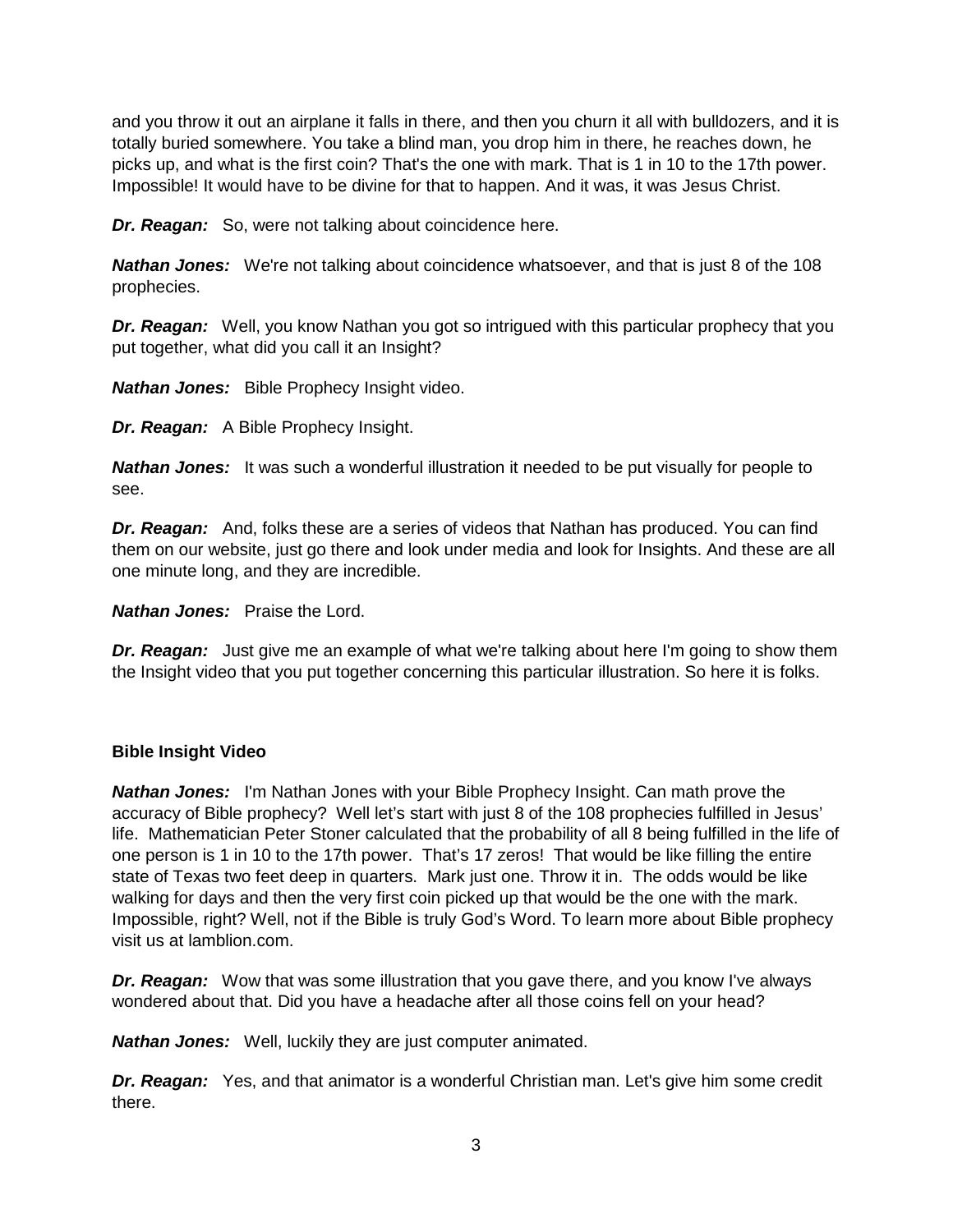*Nathan Jones:* Ralph Strean of Sevenfold Films, a former Disney animator who gave his life to the Lord, and now he does movies particularly about the Creation.

*Dr. Reagan:* And you did a whole series of those Insight programs with him; one minute clips that can be used in teaching, can be used in sermons and they are all on our website. And also now you are doing some new ones called Inbox videos that are a little bit longer.

*Nathan Jones:* A little longer, yes.

*Dr. Reagan:* They are very well done.

*Nathan Jones:* Praise the Lord.

*Dr. Reagan:* Ok, folks, we have taken a look at the timing of the Lord's birth. Let's take a brief break and when we come back we will consider other Old Testament prophecies related to the birth of Jesus.

#### **Part 2**

*Dr. Reagan:* Welcome back to Christ in Prophecy, and our discussion of the birth of Jesus and the prophecies concerning Jesus in the Old Testament. Now, fellas, one of the most remarkable Old Testament prophecies related to the birth of Jesus is the one that's found in Micah 5:2. And we've already looked at that, but let's look at it again.

*Nathan Jones:* Sure. Micah 5:2. "But you Bethlehem Ephrathah though you are little among the thousands of Judah, yes out of you shall come forth to me the One to be ruler in Israel, whose goings forth are from of old from everlasting." Like we said last week, Bethlehem Ephrathah is the location, the city where the Messiah would be born. Not just any Bethlehem, there were two of them Israel, this is Bethlehem Ephrathah and that would be the birth place of the Messiah.

*Dr. Reagan:* And this is written 700 years before the birth of Jesus.

*Nathan Jones:* Yeah, Micah was 700 years before this.

*Dr. Reagan:* And he says, he's going to be born in Bethlehem Ephrathah. And most people don't even know what that means. That refers to the area around Jerusalem. It would be like if I asked you where you were born and you say Springfield. I'd have to ask you another question because there is a Springfield in almost every state of the United States. In fact there is probably one in every state. And so, you would have to say: Springfield, Missouri, or Springfield, Illinois or whatever. Well, there were two Bethlehems in Israel. And he doesn't just say Bethlehem he says Bethlehem Ephrathah, 700 years before Jesus is born. And you know Dennis one of the things that gets me about that is how different that is from the modern more recent prophecies of people like Nostradamus which are so vague.

*Dennis Pollock:* Vague absolutely.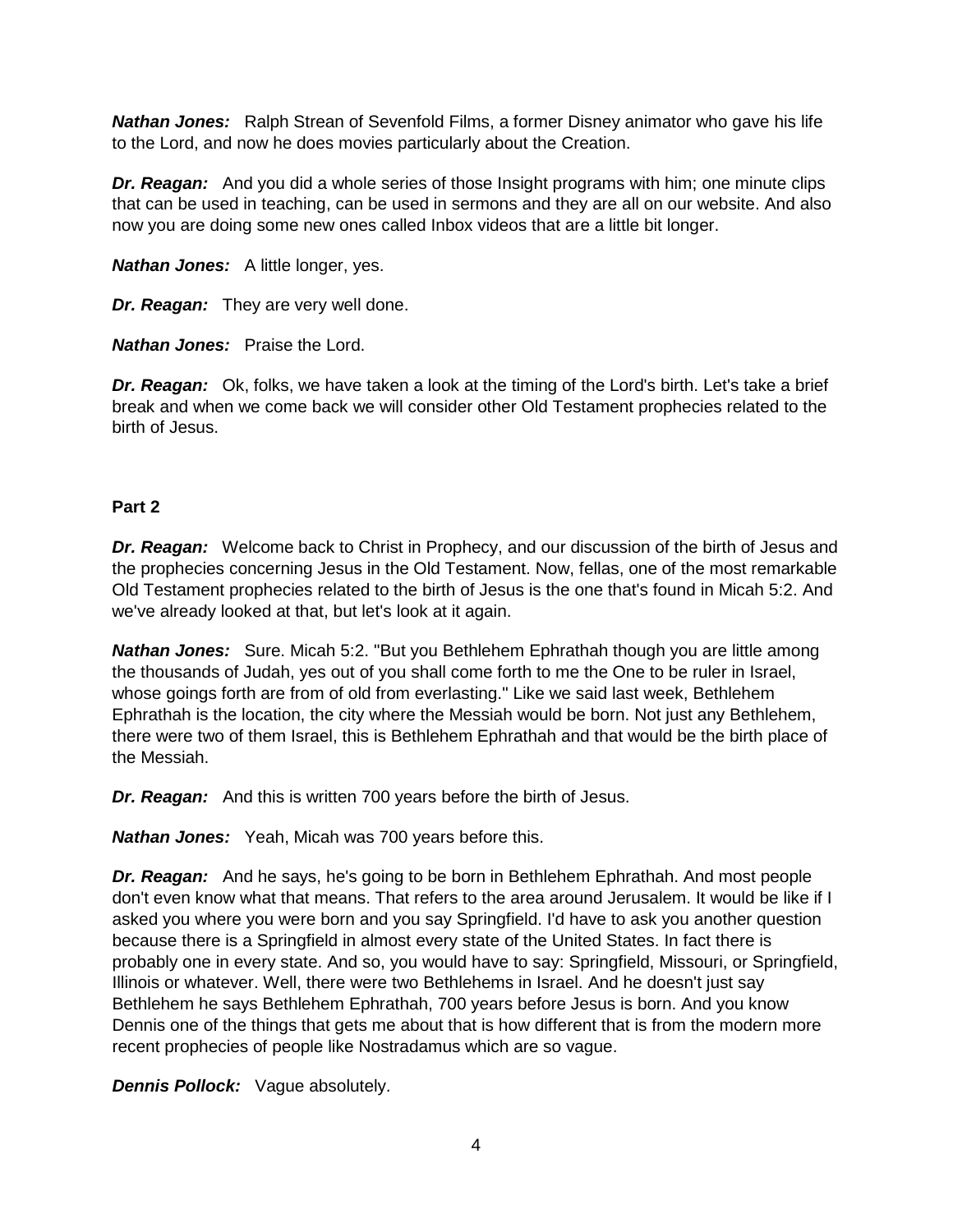*Dr. Reagan:* And so general, and so mussy that you have no idea what they mean. And people take them and just apply them to all kinds of things, but these are precise prophecies.

**Dennis Pollock:** And you know the Jews accepted this, believed it, and in fact used it as an argument against Jesus being the Messiah. They said, "Well, don't you realize that the Bible says He's supposed to come out of Bethlehem? And this guy is not from Bethlehem." Well, they didn't have all their facts straight. He was born in Bethlehem, so, but they believed it.

*Dr. Reagan:* Yeah, they thought He came out of Nazareth.

*Dennis Pollock:* Yeah.

*Dr. Reagan:* But He was born in Bethlehem. Well, let's take a look at some other Old Testament prophecies that relate to the birth of Jesus. For example in Numbers 24:17 the very ancient prophecy, what does that have to say?

**Dennis Pollock:** Yeah, this is by a fella named Balaam who is a very strange character.

*Dr. Reagan:* He sure was.

**Dennis Pollock:** And was not a Jew, but he seemed to sometimes get it right somehow. And he said in 24:17, "I see him, but not now; I behold him, but not near. A star shall come out of Jacob; a scepter will rise out of Israel, and batter the brow of Moab, and destroy all the sons of tumult." Well, Jesus was that star, was the scepter. But in a sense there is a double meaning here because Jesus was the star, and yet there was a literal star that showed up at the birth of Jesus Christ.

*Dr. Reagan:* And evidently this was shared when the Jews were in Babylonian captivity. They have must of shared some of these verses, and there scriptures must of become known to some of the people there because later on people from Persia, from that area were looking for that star.

**Dennis Pollock:** Yeah, exactly. The wise men were looking for it and saw what they felt was it, and they were right. They got it right.

*Dr. Reagan:* Another one is in Psalm 72 what's that all about, Nathan?

*Nathan Jones:* Well, it is about Christmas gifts. Why do we give Christmas gifts at Christmas time? Because the wise men brought gold, frankincense, and myrrh to Jesus. Now that, them bringing gifts is important because it is a fulfillment of prophecy. Well Psalm 72 says, "The kings of Tarshish and of the isles will bring presents; the kings of Sheba and Seba will offer gifts. Yes, all kings shall fall down before Him; all nations shall serve Him." So, the kings will bring gifts to the Messiah.

*Dr. Reagan:* The magi were actually in prophecy.

*Nathan Jones:* Yes.

*Dr. Reagan:* Ok, and then Dennis how about Hosea 11:1.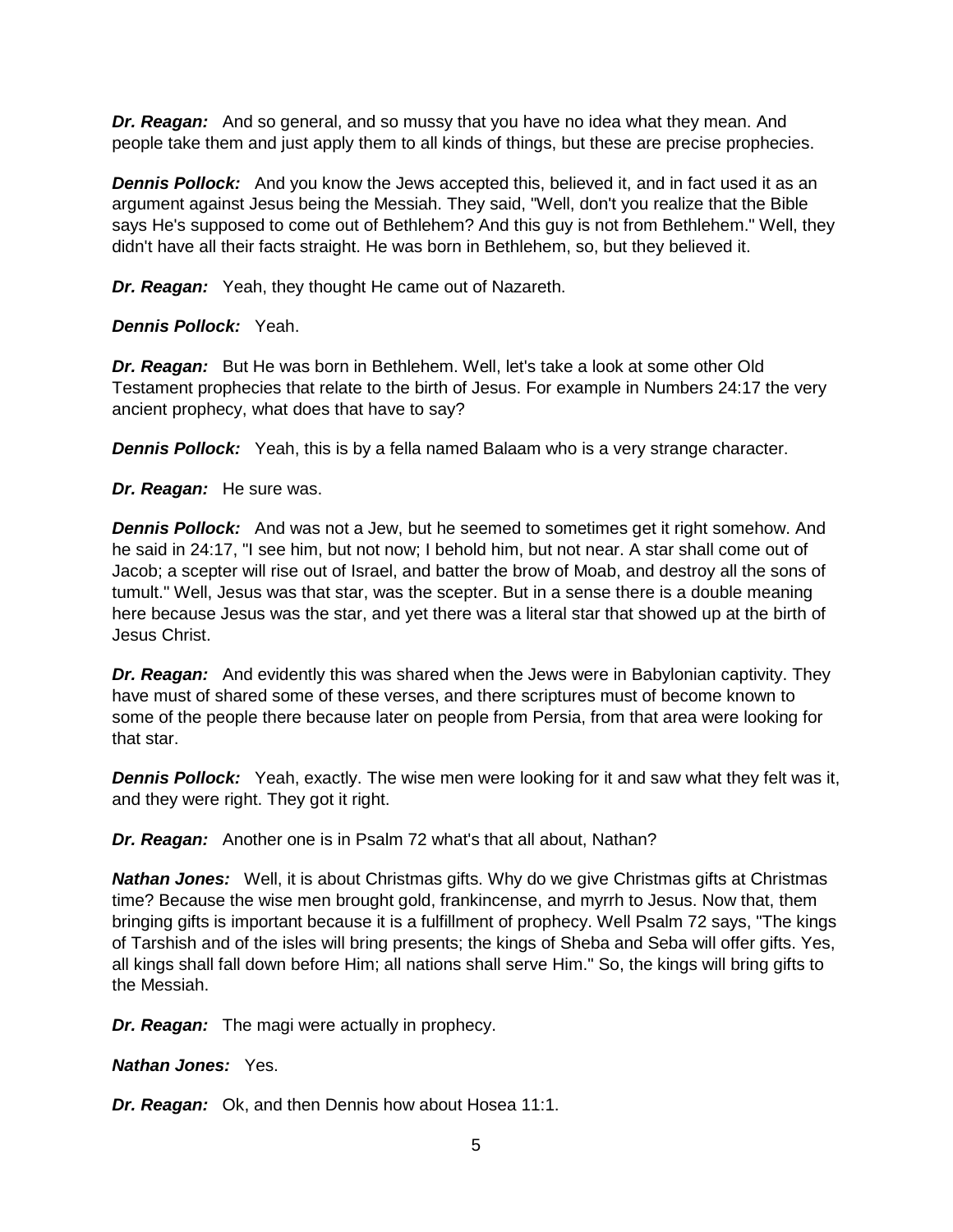*Dennis Pollock:* Yeah, Hosea 11:1, "When Israel was a child I loved him, and out of Egypt I called my Son." Of course, you know, this can go backwards and point to the fact that Israel was brought out of Egypt. But it goes forwards and declares that His Son will be out of Egypt. And one thing you need to, we need to point out here is that when you look at these prophecies, you know we would like it better if they were all concentrated into prophecy section, and have about five good chapters and say, "Now this refers to this, and so forth." But instead they are randomly scattered throughout the Scripture. So, if you are determined to believe that there isn't a Messiah, or you just don't want to acknowledge Jesus is the Messiah, you can just say, "Well, that doesn't probably mean too much. And this doesn't probably mean too much." And you can deny it. But for those who have an eye to see, they will recognize that when you put them all together they can speak of no one else but Jesus Christ of Nazareth.

*Dr. Reagan:* Amen. Amen. Ok, Nathan, how about Jeremiah 31? A very grim prophecy.

*Nathan Jones:* It is grim. Jeremiah 31:15 reads, "Thus says the Lord: 'A voice was heard in Ramah, Lamentation *and* bitter weeping, Rachel weeping for her children, Refusing to be comforted for her children, Because they *are* no more." Now, in context it is a little difficult to understand. We are talking about Rachel. We are talking Ramah. We are talking about the area of Bethlehem.

#### *Dr. Reagan:* Yes. Yes.

*Nathan Jones:* The land of Bethlehem. Now remember when the Magi went back to King Herod, excuse me, first met Herod they told him that the Messiah would be born in this town. And King Herod in response then had ordered that all the children two and under were to be killed in Bethlehem in the land of Ramah. Rachel weeping for her children because they were all murdered.

*Dr. Reagan:* Wow, so these are prophecies contained in the Old Testament, written hundreds of years before Jesus was born, and it is amazing when you see it. You know we are talking here about prophecies that relate to His birth. But one that comes to mind, to me one of the most remarkable prophecies in all the Old Testament is in Psalm 22.

#### *Nathan Jones:* Yeah.

*Dr. Reagan:* Where it talks about the Messiah will die by having His hands and feet pierced. And the way that they executed people at the time that was written, a thousand years before Jesus was by stoning them to death. A thousand years later still stoning them to death. The Jews as you said, the Jews had lost their power to execute people. So, they had to go to the Romans, and the Romans used crucifixion; and His hands and feet were pierced. Just as prophesied a thousand years before. I just never cease to be amazed at the preciseness of these prophecies. How anybody could read those and say, "Well, it is all just a coincidence." Or read them and not believe, I just don't know.

**Dennis Pollock:** Yeah. And you know I was talking about how it would nice if there were all in one section. There is one fairly lengthily section of the Old Testament where it goes into much, much detail and you can hardly deny, and that is Isaiah 53.

# *Dr. Reagan:* Oh, yes.

*Nathan Jones:* Oh, yeah.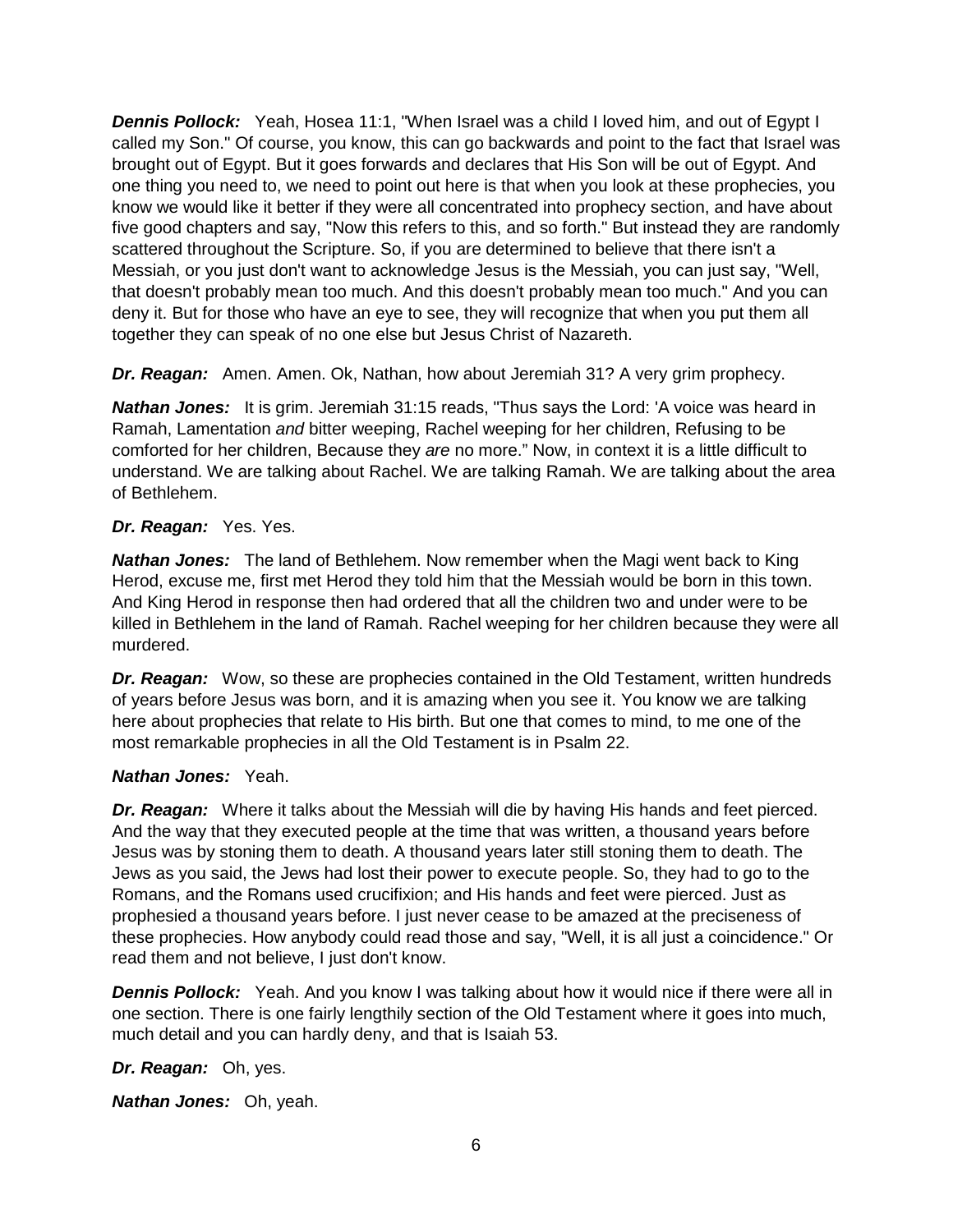*Dennis Pollock:* Where it speaks about how the Messiah would die. I mean it is so plain, it is so clear. Who but Jesus of Nazareth would qualify for that type of death?

*Dr. Reagan:* Well, I want to take another brief break. And when we come back I want to take a look at New Testament prophecies that have to do with the birth of Jesus because there were quiet a number of them.

*Dennis Pollock:* Yes there were.

*Dr. Reagan:* And nearly all of them amazingly were in songs that people sang.

#### **Part 3**

*Dr. Reagan:* Welcome back to our discussion of Christmas in Bible prophecy. We've taken a look at a number of Old Testament prophecies that relate to the birth of Jesus. Now, I would like for us to shift to the New Testament and consider a series of prophecies that also relate to the Savior's birth. I'll tell you what fellas, let's start with the prophecy that Gabriel gave to Mary, what we call the annunciation, were he announces that the Messiah is coming and he makes some interesting prophecies.

*Nathan Jones:* Oh, he does. You can find this in Luke chapter 1, verses 26-33. It starts, "Now in the sixth month the angel Gabriel was sent by God to a city of Galilee named Nazareth, to a virgin betrothed," and so forth and so on. And basically Gabriel tells Mary, "Hello, highly favored one you are about to give birth to the Messiah." She says, "Me? I'm a virgin. What no?" So, there is quite a number of different points that Messianic, and they are a fulfillment of prophecy. One that she would of course give birth to the Messiah. That the baby of course would be a boy. Gabriel didn't say, "Hey, you're going to have a girl, or we're not sure. You're definitely going to have a boy." And they even gave Him a name, the name of the baby would be Jesus, which is really fantastic.

*Dr. Reagan:* Which means the salvation of God.

*Nathan Jones:* And He'd be the Son of the Most High God. He wouldn't be any baby, but the Son of the Most High God.

*Dennis Pollock:* Yeah.

*Dr. Reagan:* And every one of those prophecies was precisely fulfilled.

*Nathan Jones:* Exactly, 100%.

*Dr. Reagan:* Ok, what about Mary's song that she sang to Elizabeth when she visited Elizabeth. She was still pregnant at that time.

**Dennis Pollock:** She was. And it's such a beautiful song. I mean its poetry. It's a song. It's anointed. It is a prophetic song.

*Dr. Reagan:* And shows that she was a person who really knew the Scriptures.

**Dennis Pollock:** Boy, it does. You know obviously it would be possible for God to just inject those words into her mouth, but that is not normally the way He works. Chances are she did know the Bible. And probably that had something to do with why the angel says, "You are highly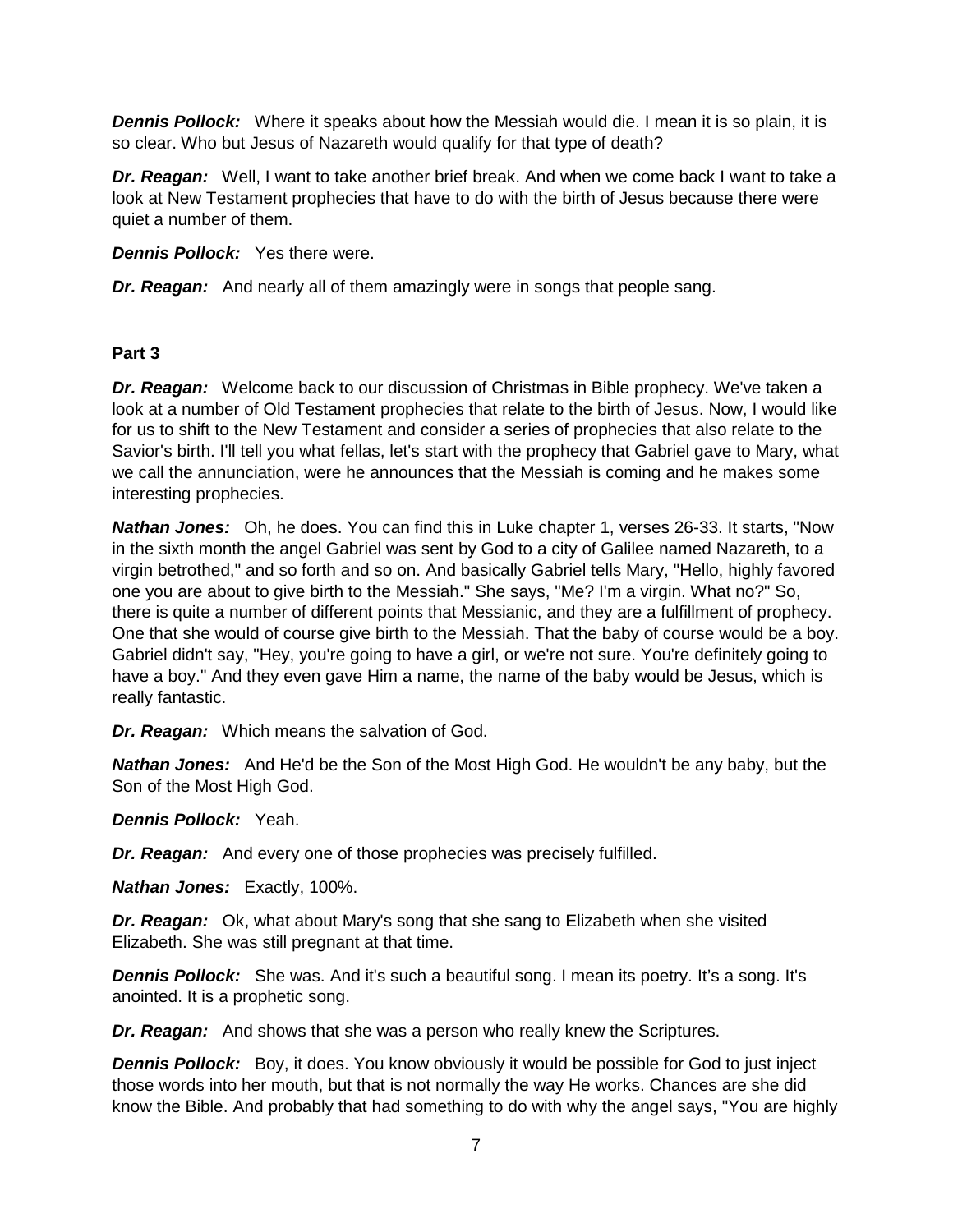favored of God." Here's a young lady. How many young ladies today or in any generation are Bible students?

*Dr. Reagan:* Especially at the age of 13 or 14.

*Dennis Pollock:* Yeah. She was--yeah she is quoting Scriptures. She is saying, "My soul magnifies the Lord. My spirit has rejoiced in God my Savior." And it is just beautiful. It's beautiful poetry. It is anointed. This was a special young lady. Maybe you know Gabriel called her, "Highly favored one." You know she did ask, "How can this be?" And later when Zacharias has- or earlier when Zacharias had his experience you know he asked, "Give me a sign." With Mary the angel was rather gentle, and just said, "Well, the Holy Spirit will come upon you." With Zacharias it was like, "I am Gabriel. I stand in the presence of God. And you're not going to speak for a while fella." So, maybe it was because she was so highly favored, he gave her a pass on that one.

*Dr. Reagan:* Well, that really is interesting. You know as she--she even makes some very specific prophecies in that particular song. She says, that He will bring down rulers, He'll exalt the humble, He'll fill the hungry. On and on. And there all in what we call the proleptic tense which is something that most people are not aware of.

*Dennis Pollock:* Sounds like something you take when you've got a sore throat.

*Dr. Reagan:* Yeah, yeah, well, not exactly. It's when God speaks of the future, something that is going to happen in the future, but He says it in the past tense as if it's already happened because as far as He's concerned it has, because it will.

*Dennis Pollock:* Sure.

*Dr. Reagan:* And sometimes it is confusing, but all of that song is in that particular tense. And one thing in particular I want us to note there. Notice how the song begins. Read the very first verse of how the song begins.

*Dennis Pollock:* "My soul magnifies the Lord, and my spirit has rejoiced in God my Savior."

*Dr. Reagan:* Mary, needed a Savior.

*Dennis Pollock:* Yeah.

*Dr. Reagan:* Just like I need a Savior. You need a Savior. And yet many teach that Mary never sinned and had no need for a Savior or whatever. But Mary was a sinner just like all of us.

*Dennis Pollock:* Yeah, there is that song "Mary Did You Know" and I love the line that says, "The child whom you delivered will soon deliverer you."

*Nathan Jones:* Wow, that's powerful.

*Dennis Pollock:* So, she delivered Jesus, He delivered here.

**Dr. Reagan:** Great song by Matt Lowry. It is awesome. I just get goosebumps when I hear that song.

*Dennis Pollock:* Beautiful song.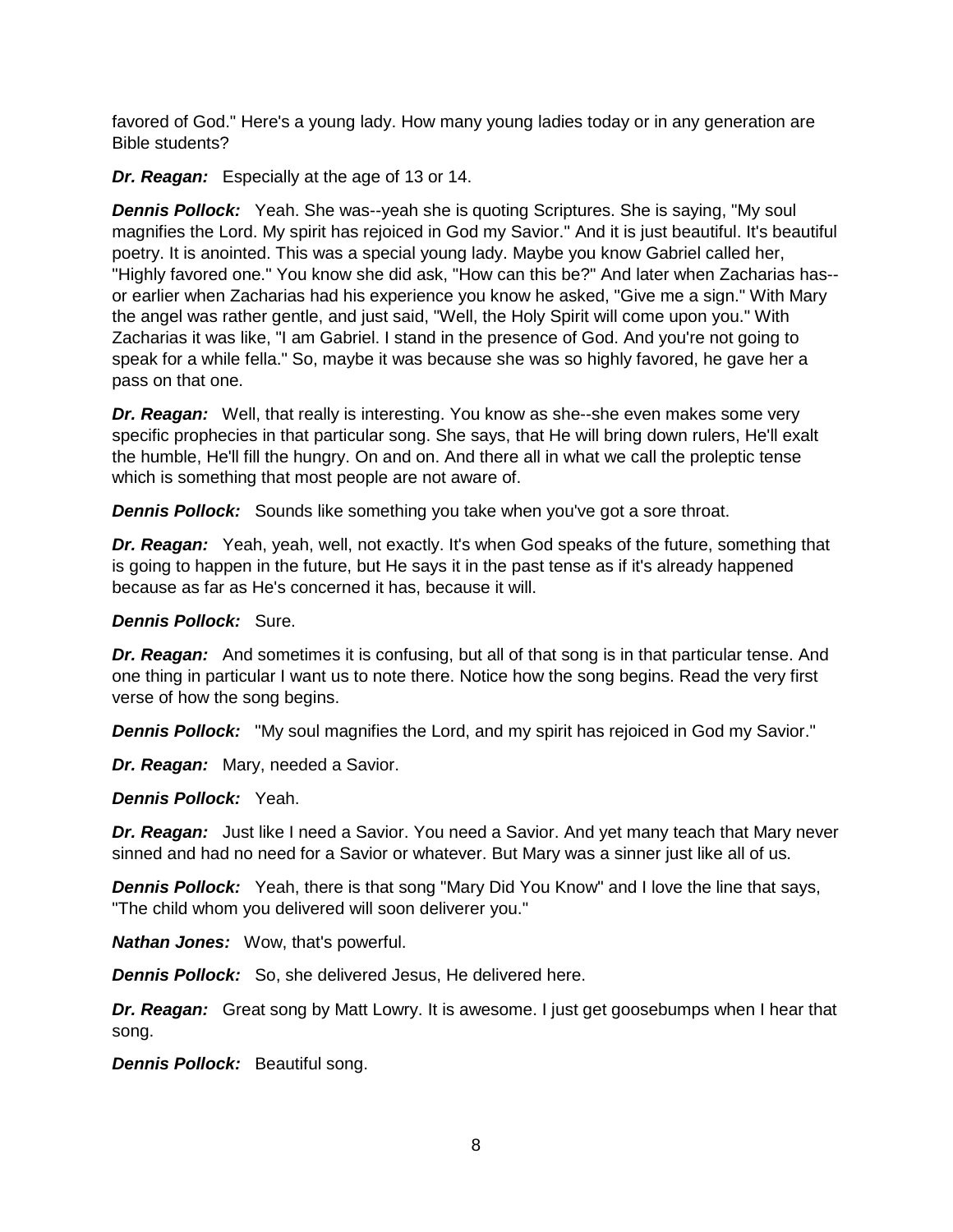*Dr. Reagan:* Ok. Well let's go to the song that Zacharias sang when John the Baptist was born. I mean he had a son now, he had gone all of his life he and his wife, and she had a barren womb, and suddenly bang here's a son. And he is so excited.

*Nathan Jones:* He is so excited he can't say anything about it.

*Dr. Reagan:* And he begins to prophecy in this.

*Nathan Jones:* Yeah, the angel because he didn't believe took his voice away until he would be born. And when he was born he could finally speak. And what does he do? He has a song in Luke 1:67-79, "Blessed is the Lord God of Israel, for He has visited and redeemed His people." And he goes on and on and he talks about how Jesus would be the horn of salvation, that John the Baptist, his own son, would pave the way for the Messiah.

*Dennis Pollock:* Yeah, prophecies to his son.

*Nathan Jones:* Fulfilling the forerunner prophecy. And the Messiah would be the sunrise from on high, would bring light to the world. And Jesus did all of that and still continues to do that today.

*Dennis Pollock:* Yeah, and he gives the line that the Messiah would give knowledge of salvation to His people by the remission of their sins. It is amazing he had that insight. Obviously it was given by the Holy Spirit. This is not just somebody going to liberate Israel from Rome, which is what everybody was expecting. But He's going to liberate people from their sins. Which is exactly why Christ came.

*Dr. Reagan:* Well, how about those poor shepherds who were out there in that field who were scared witless. Can you imagine how scary that must have been when suddenly the whole sky is lite up with angels who are singing? Oh, my. In Luke 2 beginning with verse 8 how about that Nathan? The angels at Bethlehem.

*Nathan Jones:* The angels at Bethlehem.

*Dr. Reagan:* And there are prophecies in what they had to say.

*Nathan Jones:* "Now there were in the same country shepherds living out in the fields, keeping watch over their flock by night. And behold, an angel of the Lord stood before them, and the glory of the Lord shone around them, and they were greatly afraid." And it goes on if you've watched "Charlie Brown" from the 60's they tell that story every year. But the angels proclaimed that Jesus was coming and He would be the Savior. And they would find Him. Go, go and see.

*Dr. Reagan:* Even told them how to find Him.

*Nathan Jones:* He's in a manger, right? He is in an animal feeding trough. Go there and you will see the baby.

*Dr. Reagan:* I'm glad you mentioned that because when I was growing up I was always heard He was in a manger. And I thought a manger was a place where the kept animals. But no it is a feeding trough.

*Nathan Jones:* A feeding trough.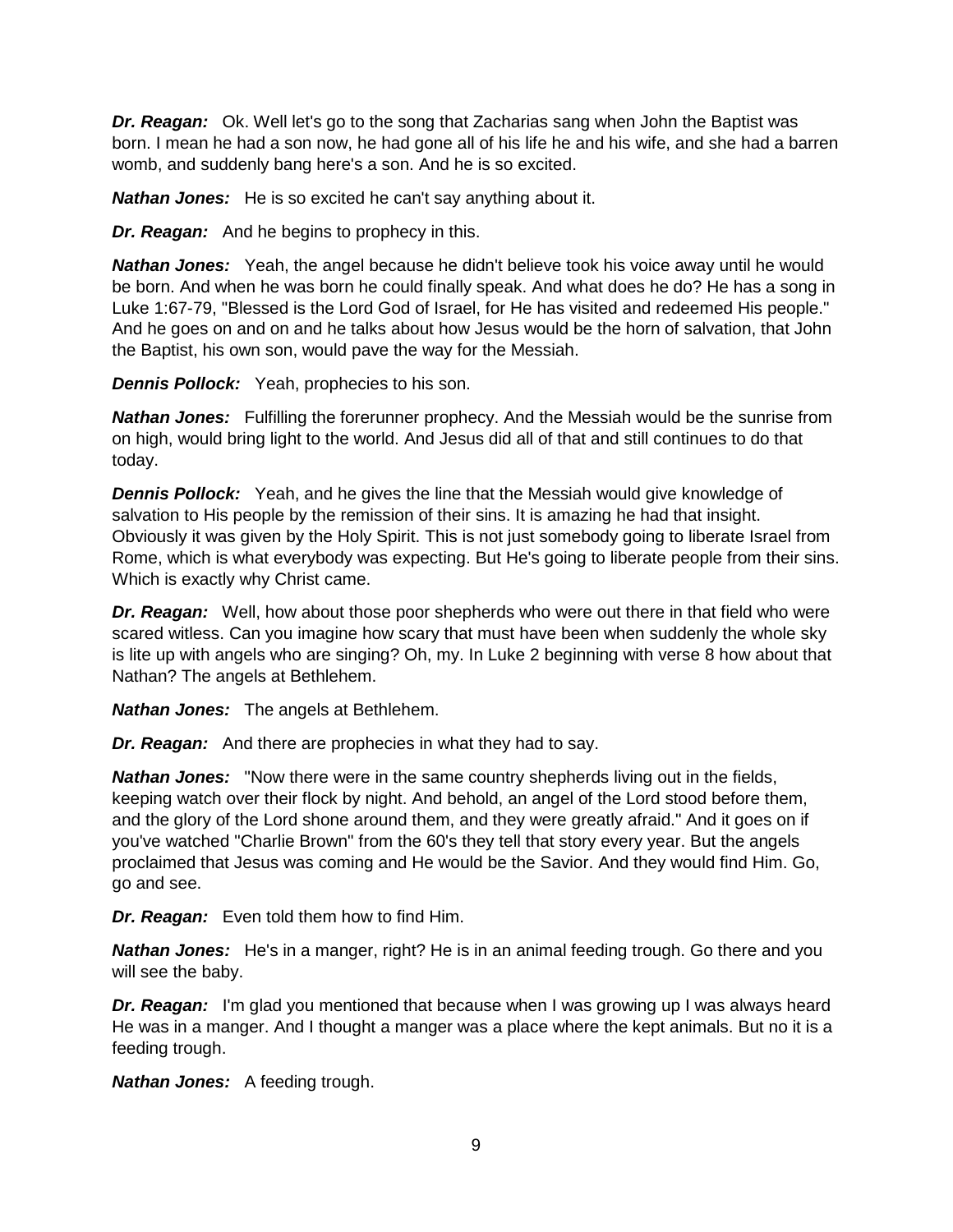*Dr. Reagan:* And He's actually in the feeding trough. When we go to Israel we often see feeding troughs carved out of rock, and sometimes made of wood. But that's--He was placed in a feeding trough. The King of kings and Lord of lords.

*Nathan Jones:* And who would think? Nobody puts their baby in a feeding trough. Yet, they knew to look for a baby in a feeding trough.

*Dr. Reagan:* Oh, boy. Then the song of Simeon. Now who was Simeon to begin with? And what about his song? You find this in Luke chapter 2 beginning with verse 25.

### *Dennis Pollock:* Yeah.

**Dr. Reagan:** He was a remarkable man. In fact if I remember right he had been told through some word of knowledge of whatever that he would live to see the Messiah.

*Dennis Pollock:* Exactly. And the Bible gives him a great commendation says, "He was just and devout. He was waiting for the Consolation of Israel." It is a special title for Jesus. The Consolation of Israel. He was what Israel was desperately needing and wanting, and would bring comfort and salvation to them. The Bible says the Holy Spirit was upon him. Now this was an old man, this is not a young guy. And he sees Mary and Joseph with the baby bringing Him in.

*Dr. Reagan:* Yeah, they were bringing Him for dedication.

*Dennis Pollock:* They were.

## *Dr. Reagan:* Yes.

**Dennis Pollock:** And he instantly knows by the Holy Spirit. I mean the Holy Spirit is all over the place in these things, just giving prophecies, giving songs, filling people with the Holy Spirit. It's amazing. But you know the Bible says by the mouth of two or more witnesses every word shall be established. But Jesus was so important. God didn't stop with just two of three witnesses. He was given witness, after witness, after witness. And then you go on with the life of Jesus, the miracles. Then you even have the thief on the cross at his death who is seeing who Jesus is. All these witnesses, Old Testament witnesses, and it went on in the New Testament. The miracles, witnesses saying to the world, shouting it this is My Son listen to Him, receive Him. And today if you want to know is He legit or not? Read the Bible, look at not just one of two witnesses, not just some old fanatic somewhere saying, "Well, I think He might be the Messiah." But this plethora of witnesses, young, old and in-between, rich, poor, wise people, people that aren't so sharp, all getting the revelation this is the Messiah, this is the Son of God.

**Nathan Jones:** And it's not just for the Jewish people, verse 22 says, "A light to bring revelation to the Gentiles." Unheard of at that time.

*Dr. Reagan:* Yes, unheard of.

*Dennis Pollock:* Yeah.

*Nathan Jones:* The Jewish people though the Messiah was just going to be for them.

*Dr. Reagan:* The glory of Israel and the light of revelation to the Gentiles.

*Nathan Jones:* Gentiles, so it is for everybody.